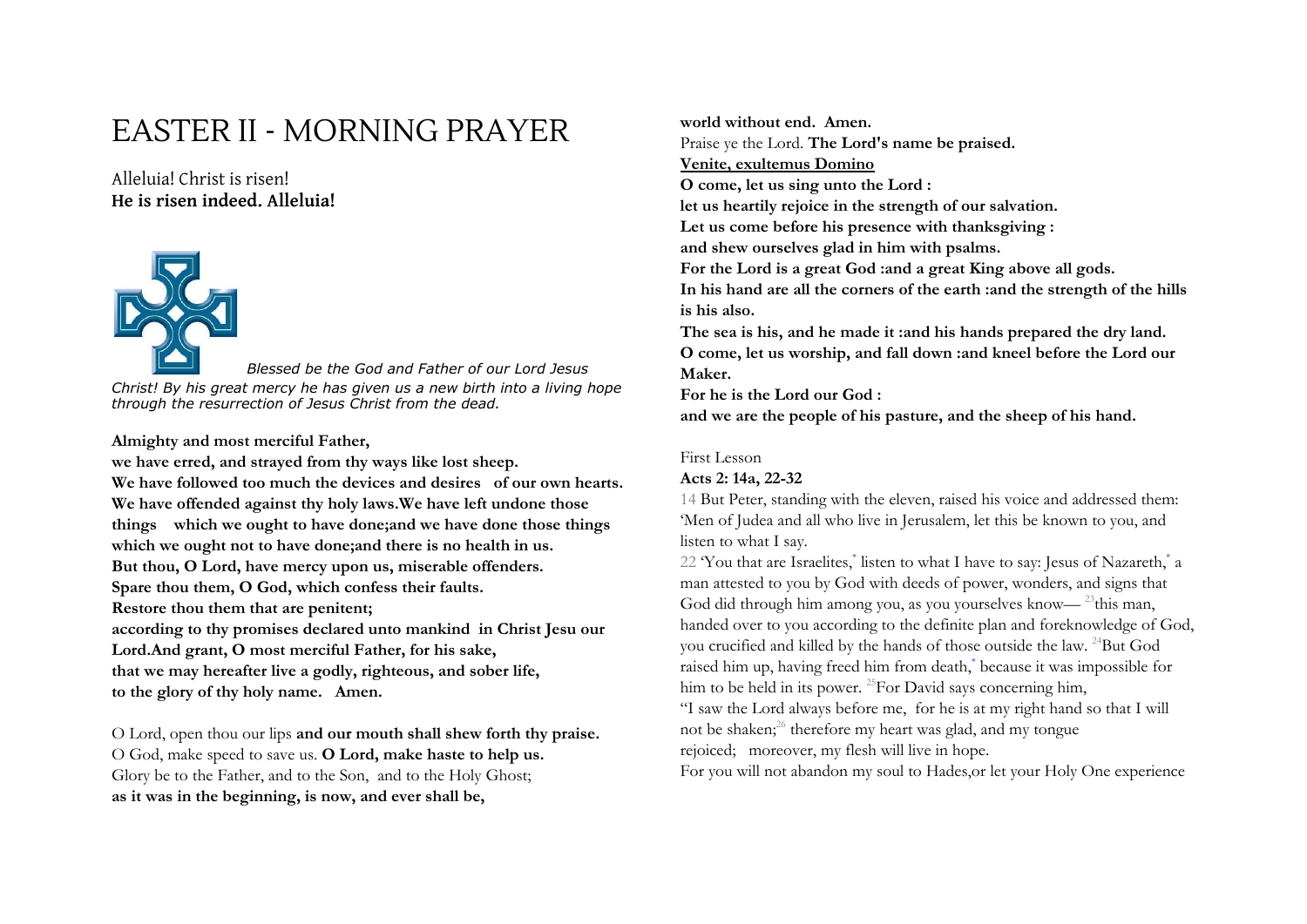corruption.You have made known to me the ways of life; you will make me full of gladness with your presence." 29 'Fellow Israelites, \* I may say to you confidently of our ancestor David that he both died and was buried, and his tomb is with us to this day. <sup>30</sup>Since he was a prophet, he knew that God had sworn with an oath to him that he would put one of his descendants on his throne.<sup>31</sup>Foreseeing this, David<sup>\*</sup> spoke of the resurrection of the Messiah,<sup>\*</sup> saying, "He was not abandoned to Hades,nor did his flesh experience corruption."This Jesus God raised up, and of that all of us are witnesses.

**Psalm16** Preserve me, O God, for in you have I taken refuge; ♦ I have said to the Lord, 'You are my lord, all my good depends on you.' All my delight is upon the godly that are in the land, ♦ upon those who are noble in heart. Though the idols are legion that many run after, ♦ their drink offerings of blood I will not offer, neither make mention of their names upon my lips. The Lord himself is my portion and my cup;  $\blacklozenge$ in your hands alone is my fortune. My share has fallen in a fair land; ♦ indeed, I have a goodly heritage. I will bless the Lord who has given me counsel, ♦ and in the night watches he instructs my heart. I have set the Lord always before me; ♦ he is at my right hand; I shall not fall. Wherefore my heart is glad and my spirit rejoices;  $\blacklozenge$ my flesh also shall rest secure. For you will not abandon my soul to Death, ♦ nor suffer your faithful one to see the Pit. You will show me the path of life;

in your presence is the fullness of joy ♦ and in your right hand are pleasures for evermore.

## Second Lesson **John 20: 19-31**

When it was evening on that day, the first day of the week, and the doors of the house where the disciples had met were locked for fear of the Jews, Jesus came and stood among them and said, 'Peace be with you.' After he said this, he showed them his hands and his side. Then the disciples rejoiced when they saw the Lord. Jesus said to them again, 'Peace be with you. As the Father has sent me, so I send you.' When he had said this, he breathed on them and said to them, 'Receive the Holy Spirit. If you forgive the sins of any, they are forgiven them; if you retain the sins of any, they are retained.' But Thomas (who was called the Twin \* ), one of the twelve, was not with them when Jesus came. So the other disciples told him, 'We have seen the Lord.' But he said to them, 'Unless I see the mark of the nails in his hands, and put my finger in the mark of the nails and my hand in his side, I will not believe.'

A week later his disciples were again in the house, and Thomas was with them. Although the doors were shut, Jesus came and stood among them and said, 'Peace be with you.' Then he said to Thomas, 'Put your finger here and see my hands. Reach out your hand and put it in my side. Do not doubt but believe.' Thomas answered him, 'My Lord and my God!' Jesus said to him, 'Have you believed because you have seen me? Blessed are those who have not seen and yet have come to believe.'

Now Jesus did many other signs in the presence of his disciples, which are not written in this book. But these are written so that you may come to believe<sup>\*</sup> that Jesus is the Messiah,<sup>\*</sup> the Son of God, and that through believing you may have life in his name.

### **Canticle & Credal Statement** : **Te Deum Laudamus**

**Thou art the King of glory, O Christ.Thou art the everlasting Son of the Father. When thou tookest upon thee to deliver man,thou didst not**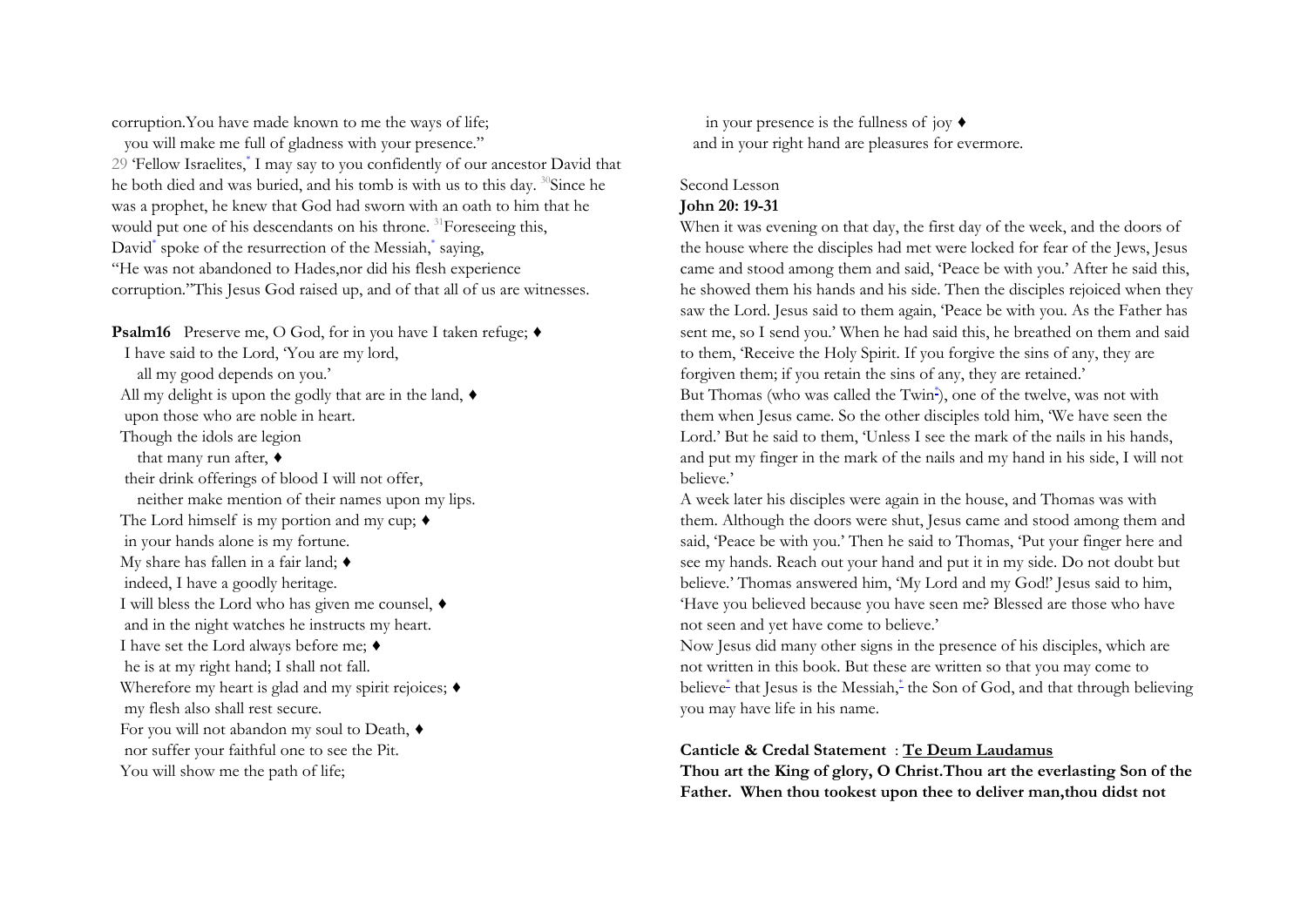**abhor the Virgin's womb.When thou hadst overcome the sharpness of death,thou didst open the kingdom of heaven to all believers. Thou sittest at the right hand of God, in the glory of the Father.**

**We believe that thou shalt come to be our judge.**

**We therefore pray thee, help thy servants,whom thou hast redeemed with thy precious blood.Make them to be numbered with thy saints in glory everlasting.**

#### Prayers

The Lord be with you. **And with thy spirit.** Lord, have mercy upon us. **Christ, have mercy upon us.** Lord, have mercy upon us. **Lord's Prayer**

O Lord, shew thy mercy upon us. **And grant us thy salvation.** O Lord, save our rulers.

**And mercifully hear us when we call upon thee.**

Endue thy ministers with righteousness.

**And make thy chosen people joyful.**

O Lord, save thy people. **And bless thine inheritance.**

Give peace in our time, O Lord.

**Because there is none other that fighteth for us,but only thou, O God.** O God, make clean our hearts within us.**And take not thy Holy Spirit from us.**

**The Collect of Easter II Almighty Father, you have given your only Son to die for our sins and to rise again for our justification: Grant us so to put away the leaven of malice and wickedness that we may always serve you in pureness of living and truth; through the merits of your Son Jesus Christ our Lord.**

**The Collect for Grace** O Lord, our heavenly Father, almighty and everlasting God, who hast safely brought us to the beginning of this day; defend us in the same with thy mighty power; and grant that this day we fall into no sin, neither run into any kind of danger, but that all our doings may be ordered by thy governance, to do always that is righteous in thy sight; through Jesus Christ our Lord.

## FOR WISDOM AND CALM ( Anglican Church Sydney)

**Sovereign Lord, you are the hope and healer of your people and have promised a world where there is no more sickness or crying or death. By your death and resurrection you have set your people free from the penalty of sin and death.**

**We pray your kingdom come, your will be done on earth as it is in heaven.**

**Please prosper the work of those who are seeking a vaccine for the coronavirus, please strengthen those who are treating the sick, please comfort those who are mourning the loss of loved ones or living in fear of this disease.**

**Please give to governing authorities wisdom in their management of this crisis, and give to your people your peace beyond understanding, generous and wise hearts and a renewed trust in your sovereign goodness and glory.**

**Turn the hearts of many now experiencing fear and anxiety that they they may find that peace which is the fruit of the death and resurrection of your Son, Jesus Christ our Lord, in whose name we pray, Amen.**

We give thanks to you, Lord, for you have done marvellous things! **When we were walking in darkness you were there,**